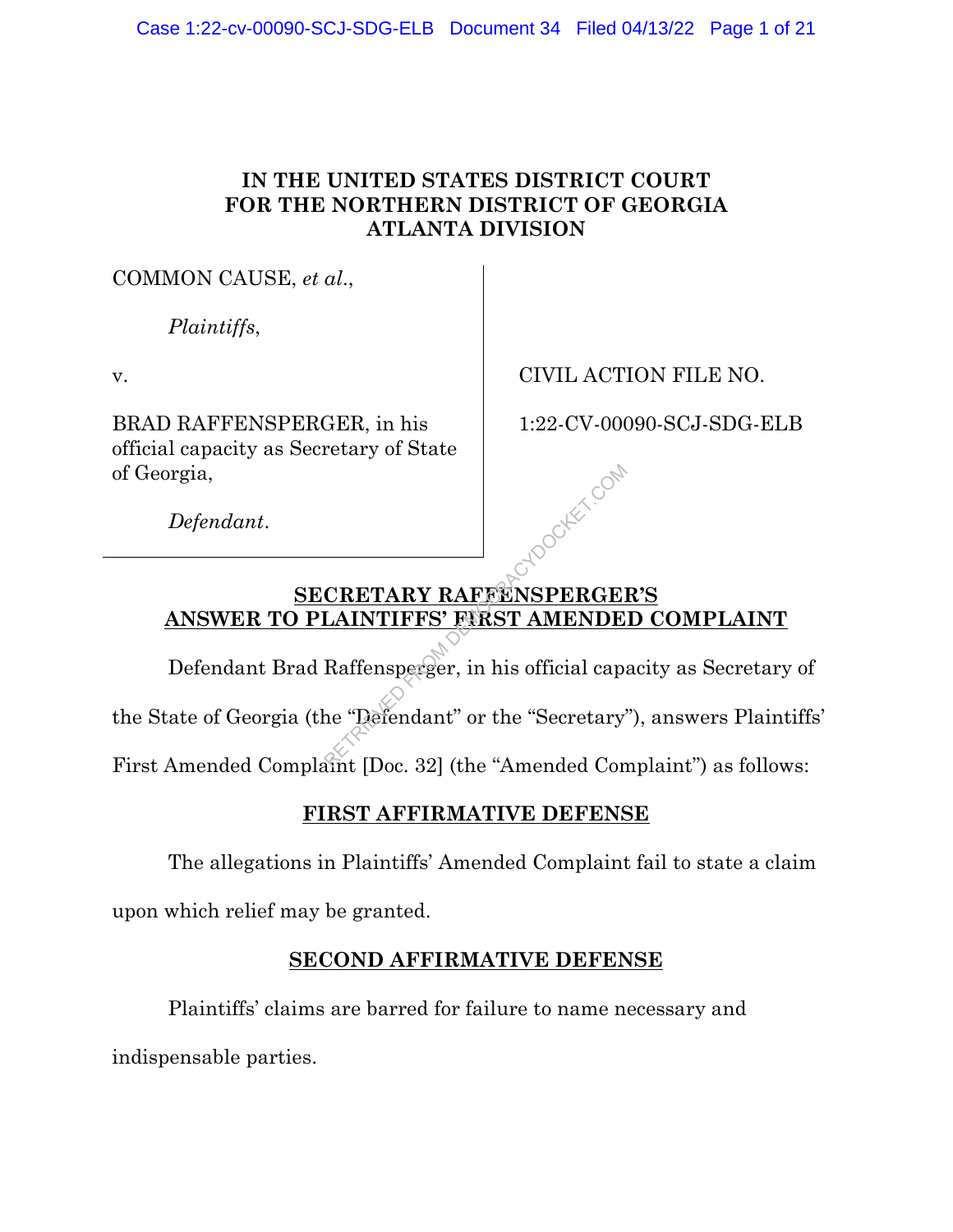#### **THIRD AFFIRMATIVE DEFENSE**

Plaintiffs lack constitutional standing to bring this action.

#### **FOURTH AFFIRMATIVE DEFENSE**

Plaintiffs lack statutory standing to bring this action.

#### **FIFTH AFFIRMATIVE DEFENSE**

Plaintiffs' federal claims against Defendant are barred by the Eleventh

Amendment to the United States Constitution.

# **SIXTH AFFIRMATIVE DEFENSE**

Plaintiffs' claims are barred by sovereign immunity.

# **SEVENTH AFFIRMATIVE DEFENSE**

Defendant denies that Plaintiffs have been subjected to the deprivation of any right, privilege, or immunity under the Constitution or laws of the United States. RETRIEVED FROM ATTERNATIVE DEMOCRACY AT A RETRIEVED FROM A TIVE DEMOCRACY OF THE RETRIEVED OF THE SERVICE THE SUBJECT OF THE MOCRATIVE DEFENSION OF THE MOCRATIVE DEFECT.

#### **EIGHTH AFFIRMATIVE DEFENSE**

Defendant reserves the right to amend his defenses and to add additional ones, including lack of subject matter jurisdiction based on the mootness or ripeness doctrines, as further information becomes available in discovery.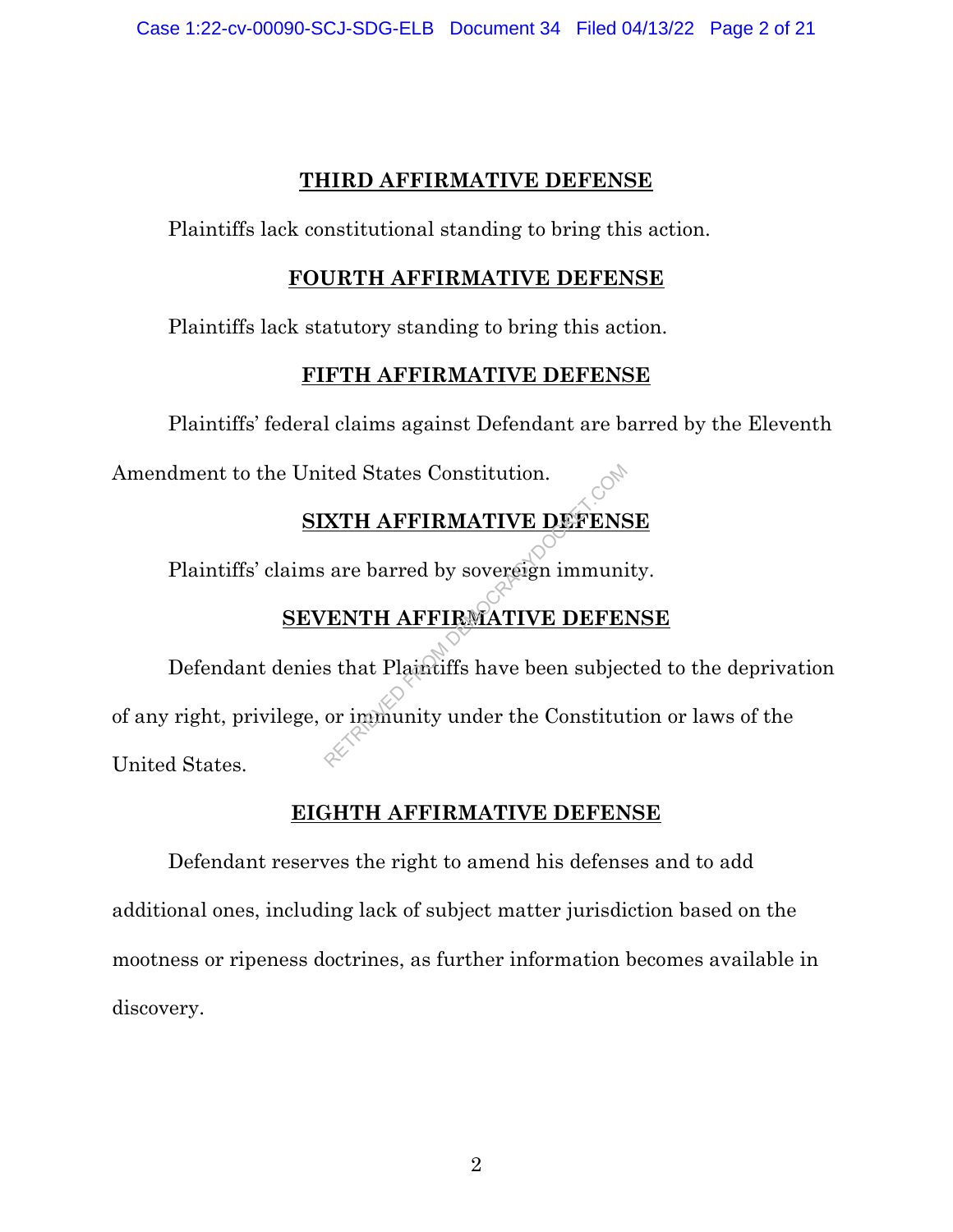Defendant answers the specific numbered paragraphs of Plaintiffs' Amended Complaint as follows:

1. Defendant denies the allegations set forth in Paragraph 1 of the Amended Complaint.

2. Paragraph 2 of the Amended Complaint sets forth legal conclusions to which no response is required and, therefore, Defendant denies the same. The remaining allegations in this Paragraph are denied.

3. Defendant admits that the any-part Black voting age population of Congressional District 13 is 66.7% and that the non-Hispanic white voting age population is 18.8%. Defendant denies the remaining allegations set forth in Paragraph 3 of the Amended Complaint. ng allegations in this Paragraph<br>
admits that the any-part Black<br>
ict 13 is 66.7% and that the non-l<br>
6. Defendant demes the remaining<br>
Amended Complaint.<br>
admits that, from 1965 through<br>
the Voting Rights Act. The remain

4. Defendant admits that, from 1965 through 2013, Georgia was subject to Section 5 of the Voting Rights Act. The remaining allegations of Paragraph 4 of the Amended Complaint set forth legal conclusions to which no response is required and, therefore, Defendant denies the same. The remaining allegations in this Paragraph are denied.

5. Defendant denies the allegations set forth in Paragraph 5 of the Amended Complaint.

6. Defendant denies the allegations set forth in Paragraph 6 of the Amended Complaint.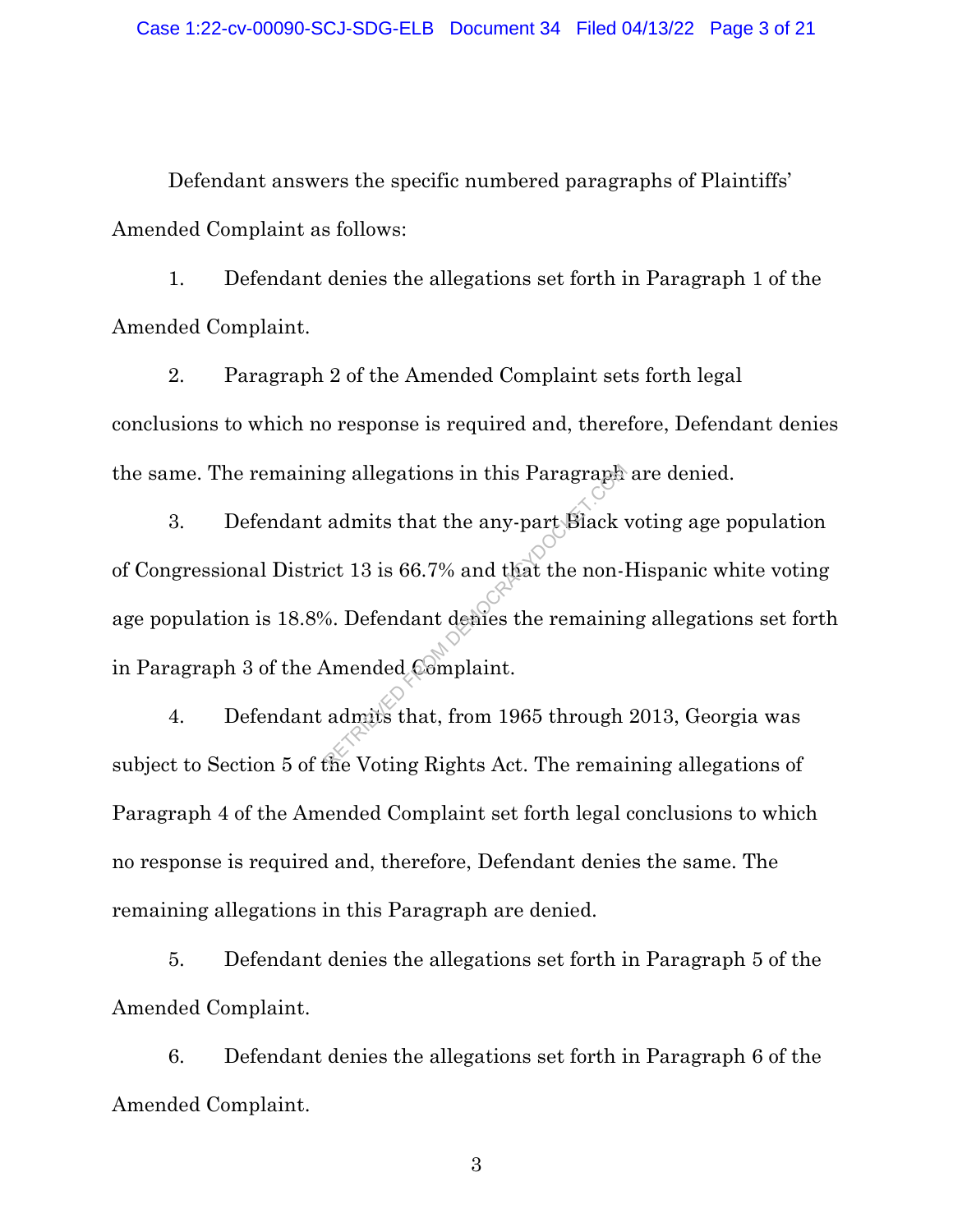7. Paragraph 7 of the Amended Complaint sets forth legal conclusions to which no response is required and, therefore, Defendant denies the same. The remaining allegations in this Paragraph are denied.

8. Paragraph 8 of the Amended Complaint sets forth legal conclusions to which no response is required and, therefore, Defendant denies the same. The remaining allegations in this Paragraph are denied.

9. Paragraph 9 of the Amended Complaint sets forth legal conclusions to which no response is required and, therefore, Defendant denies the same. The remaining allegations in this Paragraph are denied. 9 of the Amended Complaint set<br>  $\alpha$  o response is required and, there<br>  $\alpha$  allegations in this Paragraph<br>
admits the allegations set forth<br>
admits the allegations set forth

10. Defendant admits the allegations set forth in Paragraph 10 of the Amended Complaint.

11. Defendant admits the allegations set forth in Paragraph 11 of the Amended Complaint.

12. The allegations in Paragraph 12 of the Amended Complaint are outside Defendant's knowledge and are therefore denied on that basis.

13. The allegations in Paragraph 13 of the Amended Complaint are outside Defendant's knowledge and are therefore denied on that basis.

14. The allegations in Paragraph 14 of the Amended Complaint are outside Defendant's knowledge and are therefore denied on that basis.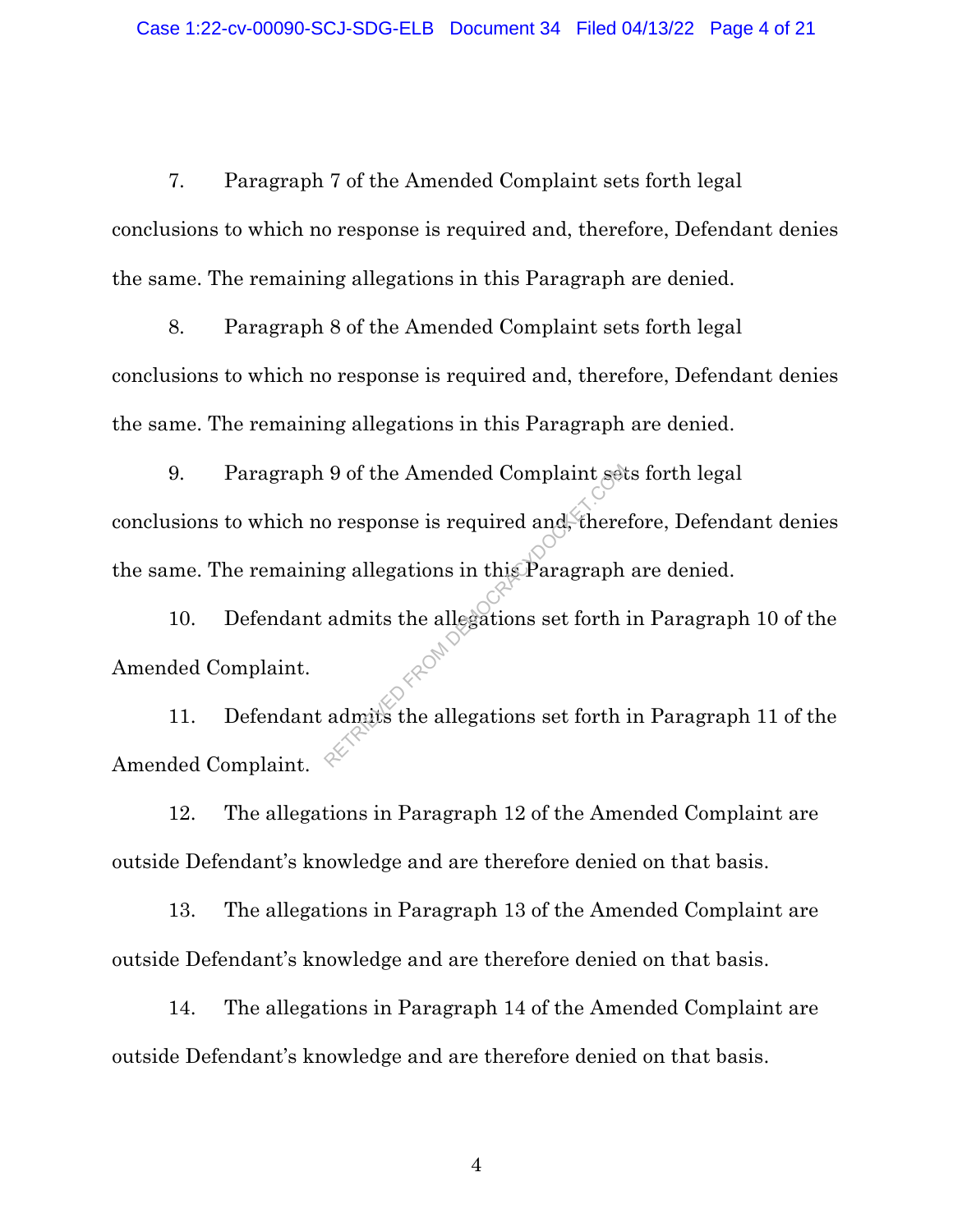15. The allegations in Paragraph 15 of the Amended Complaint are outside Defendant's knowledge and are therefore denied on that basis.

16. The allegations in Paragraph 16 of the Amended Complaint are outside Defendant's knowledge and are therefore denied on that basis.

17. The allegations in Paragraph 17 of the Amended Complaint are outside Defendant's knowledge and are therefore denied on that basis.

18. The allegations in Paragraph 18 of the Amended Complaint are outside Defendant's knowledge and are therefore denied on that basis.

19. The allegations in Paragraph 19 of the Amended Complaint are outside Defendant's knowledge and are therefore denied on that basis.

20. The allegations in Paragraph 20 of the Amended Complaint are outside Defendant's knowledge and are therefore denied on that basis. tions in Paragraph 18 of the Ame<br>
uowledge and are therefore denies<br>
uowledge and are therefore denies<br>
tions in Paragraph 20 of the Ame<br>
uowledge and are therefore denies<br>
fions in Paragraph 21 of the Ame

21. The allegations in Paragraph 21 of the Amended Complaint are outside Defendant's knowledge and are therefore denied on that basis.

22. The allegations in Paragraph 22 of the Amended Complaint are outside the Defendant's knowledge and are therefore denied on that basis.

23. The allegations in Paragraph 23 of the Amended Complaint are outside Defendant's knowledge and are therefore denied on that basis.

24. The allegations in Paragraph 24 of the Amended Complaint are outside Defendant's knowledge and are therefore denied on that basis.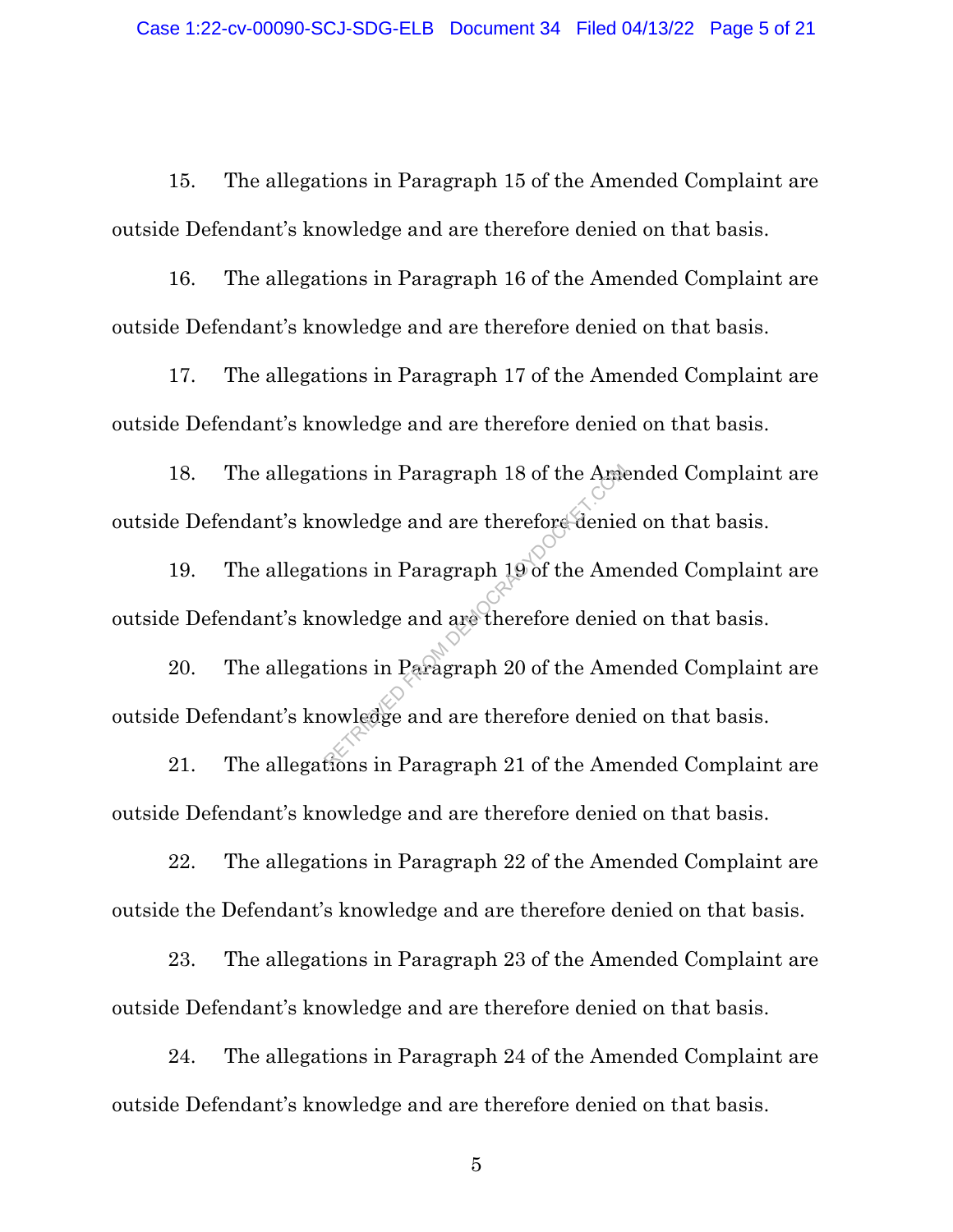25. The allegations in Paragraph 25 of the Amended Complaint are outside Defendant's knowledge and are therefore denied on that basis.

26. The allegations in Paragraph 26 of the Amended Complaint are outside the Defendant's knowledge and are therefore denied on that basis.

27. Defendant admits that he is the Secretary of State of Georgia and that the Secretary of State is designated by statute as the chief election official. Defendant further admits that he has responsibilities under law related to elections. Defendant denies the remaining allegations set forth in Paragraph 27 of the Amended Complaint. Ther admits that he has responsible<br>fendant denies the remaining all<br>mended Complaint.<br>admits the allegations set forth :<br>denies the allegations set forth i

28. Defendant admits the allegations set forth in Paragraph 28 of the Amended Complaint.

29. Defendant denies the allegations set forth in Paragraph 29 of the Amended Complaint.

30. Paragraph 30 of the Amended Complaint sets forth legal conclusions to which no response is required and, therefore, Defendant denies the same. The remaining allegations in this Paragraph are denied.

31. Defendant admits that Georgia has a past history of statesanctioned discrimination against Black voters. The remaining allegations in Paragraph 31 of the Amended Complaint are outside Defendant's knowledge and are therefore denied on that basis.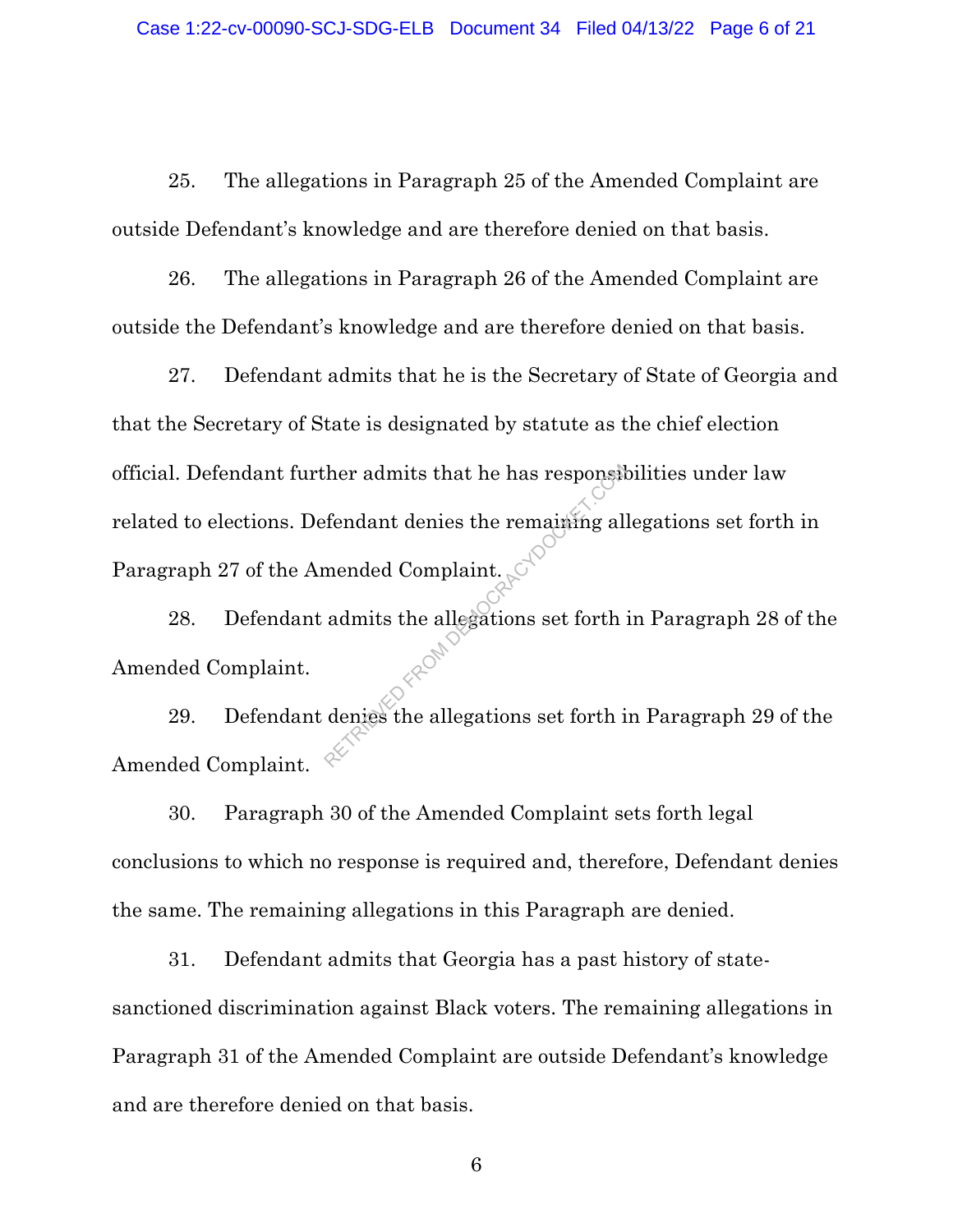32. Defendant admits that Georgia has a past history of statesanctioned discrimination against Black voters. The remaining allegations in Paragraph 32 of the Amended Complaint are outside Defendant's knowledge and are therefore denied on that basis.

33. Defendant admits that Georgia has a past history of statesanctioned discrimination against Black voters. The remaining allegations in Paragraph 33 of the Amended Complaint are outside Defendant's knowledge and are therefore denied on that basis.

34. Defendant admits that Georgia has a past history of statesanctioned discrimination against Black voters. The remaining allegations in Paragraph 34 of the Amended Complaint are outside Defendant's knowledge and are therefore denied on that basis. mended Complaint are outside D<br>
admits that Georgia has a past l<br>
ion against Black voters. The remended Complaint are outside D<br>
admits that Georgia has a past l

35. Defendant admits that Georgia has a past history of statesanctioned discrimination against Black voters. The remaining allegations in Paragraph 35 of the Amended Complaint are outside Defendant's knowledge and are therefore denied on that basis.

36. Defendant admits that Georgia has a past history of statesanctioned discrimination against Black voters. The remaining allegations in Paragraph 36 of the Amended Complaint are outside Defendant's knowledge and are therefore denied on that basis.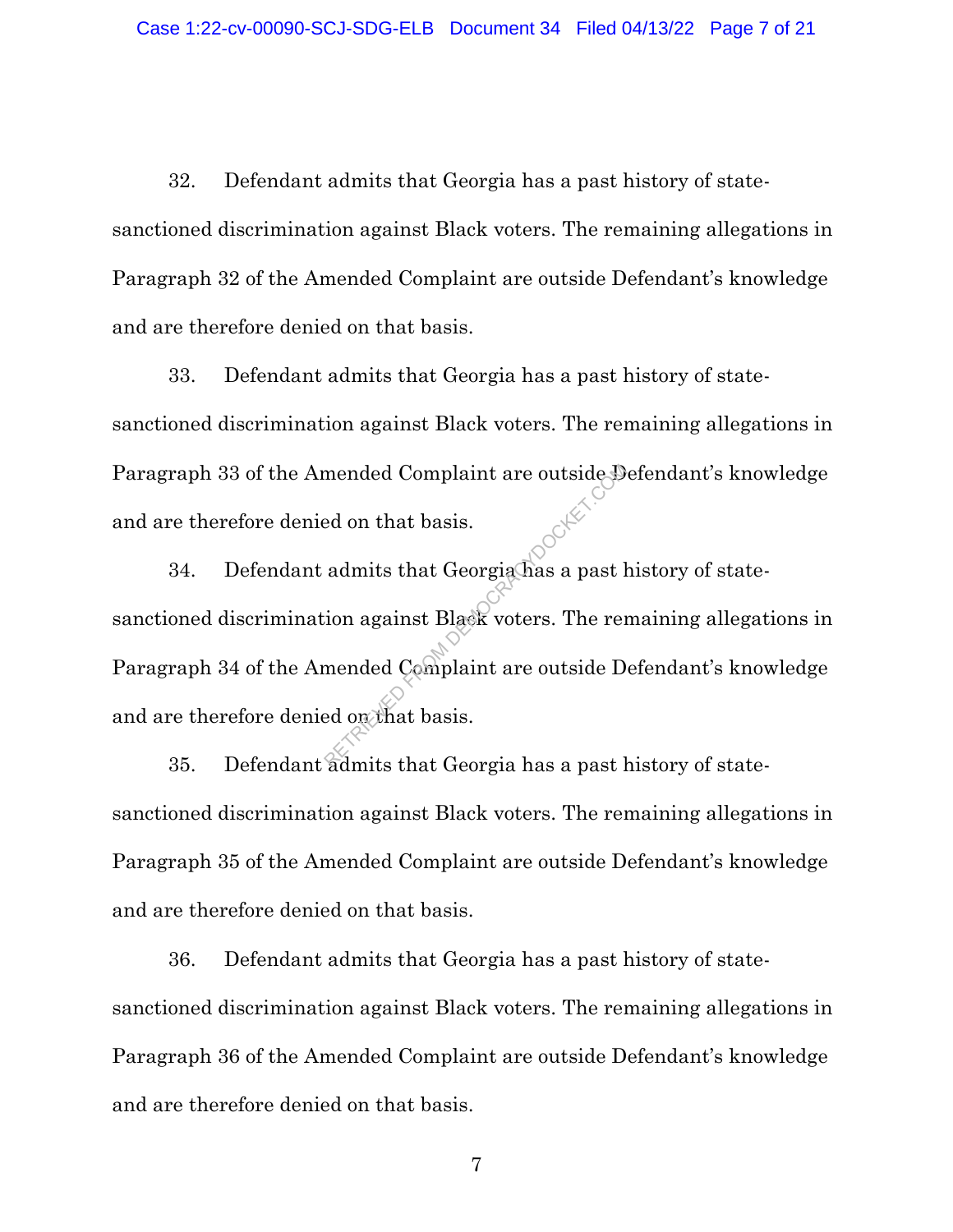37. Defendant admits that, from 1965 through 2013, Georgia was subject to Section 5 of the Voting Rights Act. The remaining allegations of Paragraph 37 of the Amended Complaint set forth legal conclusions to which no response is required and, therefore, Defendant denies the same. The remaining allegations in this Paragraph are denied.

38. The allegations in Paragraph 38 of the Amended Complaint are outside Defendant's knowledge and are therefore denied on that basis.

39. Paragraph 39 of the Amended Complaint sets forth legal conclusions to which no response is required and, therefore, Defendant denies the same. The remaining allegations in this Paragraph are denied. Nowledge and are therefore dense<br>39 of the Amended Complaint se<br>o response is required and, there<br>ng allegations is this Paragraph<br>admits that Georgia has made c<br>dant denies the remaining allegations

40. Defendant admits that Georgia has made changes to its election laws since 2013. Defendant denies the remaining allegations set forth in Paragraph 40 of the Amended Complaint.

41. The allegations in Paragraph 41 of the Amended Complaint are outside Defendant's knowledge and are therefore denied on that basis.

42. Defendant admits that plans drawn when Democrats controlled Georgia government were objected to as discriminatory by the Department of Justice in 1971, 1981, 1991, and 2001. The remaining allegations of Paragraph 42 of the Amended Complaint set forth legal conclusions to which no response is required and, therefore, Defendant denies the same.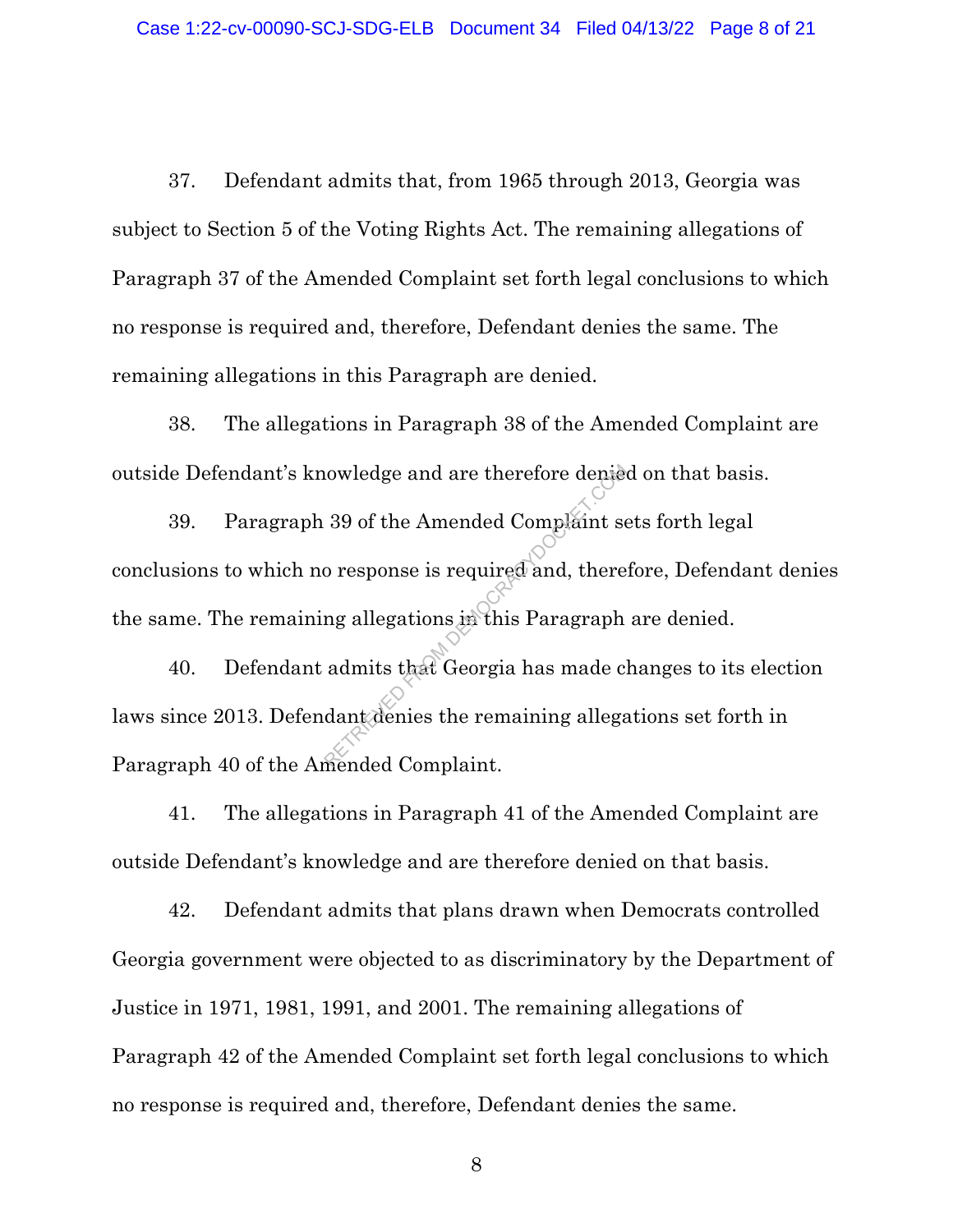43. Defendant admits that plans drawn when Democrats controlled Georgia government were objected to as discriminatory by the Department of Justice in 1971, 1981, 1991, and 2001. The remaining allegations of Paragraph 43 of the Amended Complaint set forth legal conclusions to which no response is required and, therefore, Defendant denies the same.

44. Defendant admits that plans drawn when Democrats controlled Georgia government were objected to as discriminatory by the Department of Justice in 1971, 1981, 1991, and 2001. The remaining allegations of Paragraph 44 of the Amended Complaint set forth legal conclusions to which no response is required and, therefore, Defendant denies the same. ere objected to as discriminatory<br>1991, and 2001. The remaining a<br>mended Complaint set forth legal<br>d and, therefore, Defendant denie<br>45 of the Amended Complaint se<br>o response is required and, there

45. Paragraph 45 of the Amended Complaint sets forth legal conclusions to which no response is required and, therefore, Defendant denies the same. The remaining allegations in this Paragraph are denied.

46. Paragraph 46 of the Amended Complaint sets forth legal conclusions to which no response is required and, therefore, Defendant denies the same. The remaining allegations in this Paragraph are denied.

47. Defendant admits that plans drawn when Democrats controlled Georgia government were objected to as discriminatory by the Department of Justice in 1971, 1981, 1991, and 2001. The remaining allegations of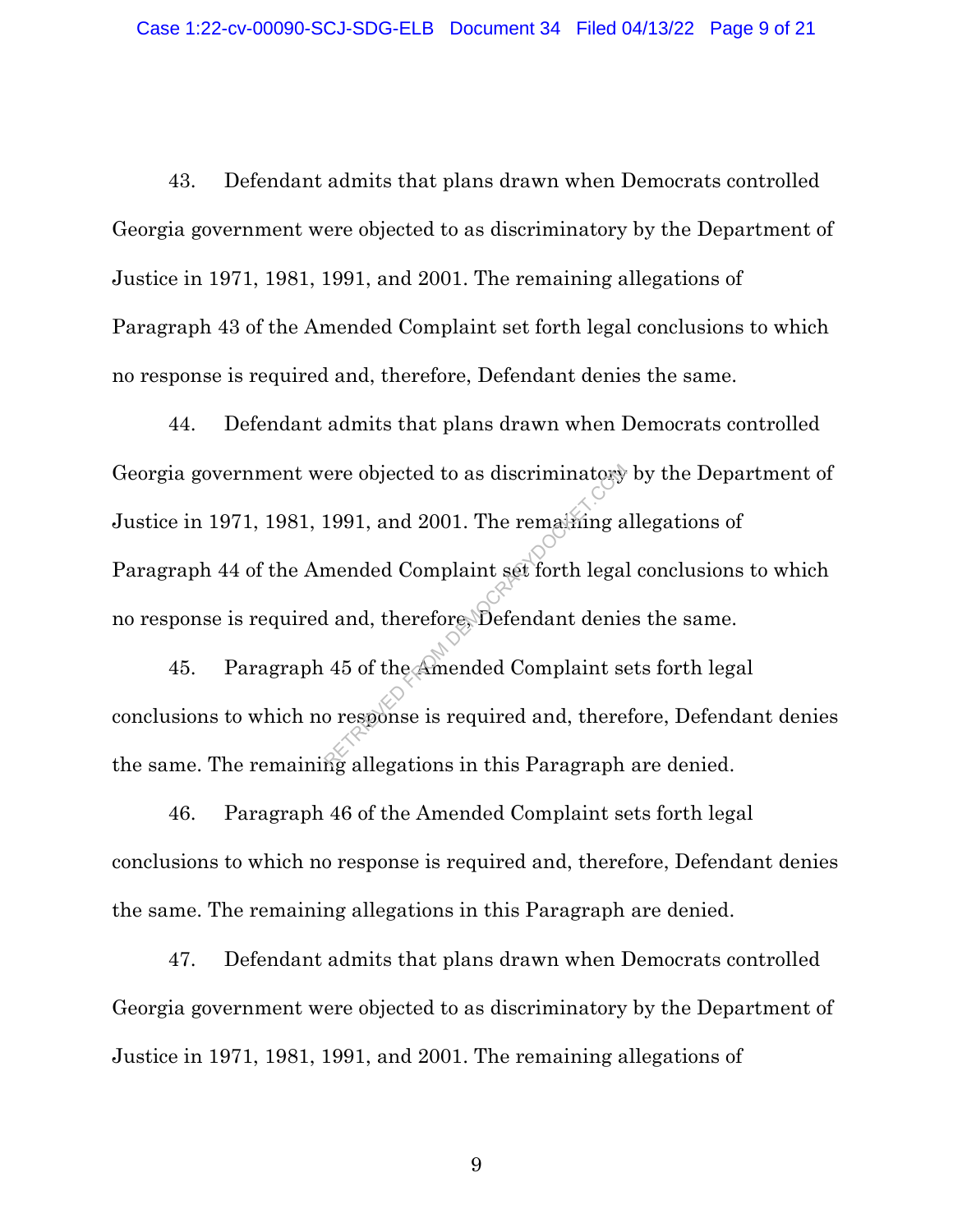Paragraph 47 of the Amended Complaint set forth legal conclusions to which no response is required and, therefore, Defendant denies the same.

48. The allegations in Paragraph 48 of the Amended Complaint are outside Defendant's knowledge and are therefore denied on that basis. Defendant further states that the 2011 congressional redistricting plan was precleared by the Department of Justice.

49. The allegations in Paragraph 49 of the Amended Complaint are outside Defendant's knowledge and are therefore denied on that basis. Defendant further states that the 2011 congressional redistricting plan was precleared by the Department of Justice. tions in Paragraph 49 of the Ame<br>
nowledge and are therefore denies<br>
es that the 2011 congressional re<br>
urtment of Justice.<br>
tions in Paragraph 50 of the Ame<br>
nowledge and are therefore denies

50. The allegations in Paragraph 50 of the Amended Complaint are outside Defendant's knowledge and are therefore denied on that basis.

51. Defendant admits the allegations set forth in Paragraph 51 of the Amended Complaint.

52. Defendant admits that the congressional map received final passage from the General Assembly on November 22, 2021. Defendant denies the remaining allegations contained in Paragraph 52.

53. Defendant denies the allegations set forth in Paragraph 53 of the Amended Complaint.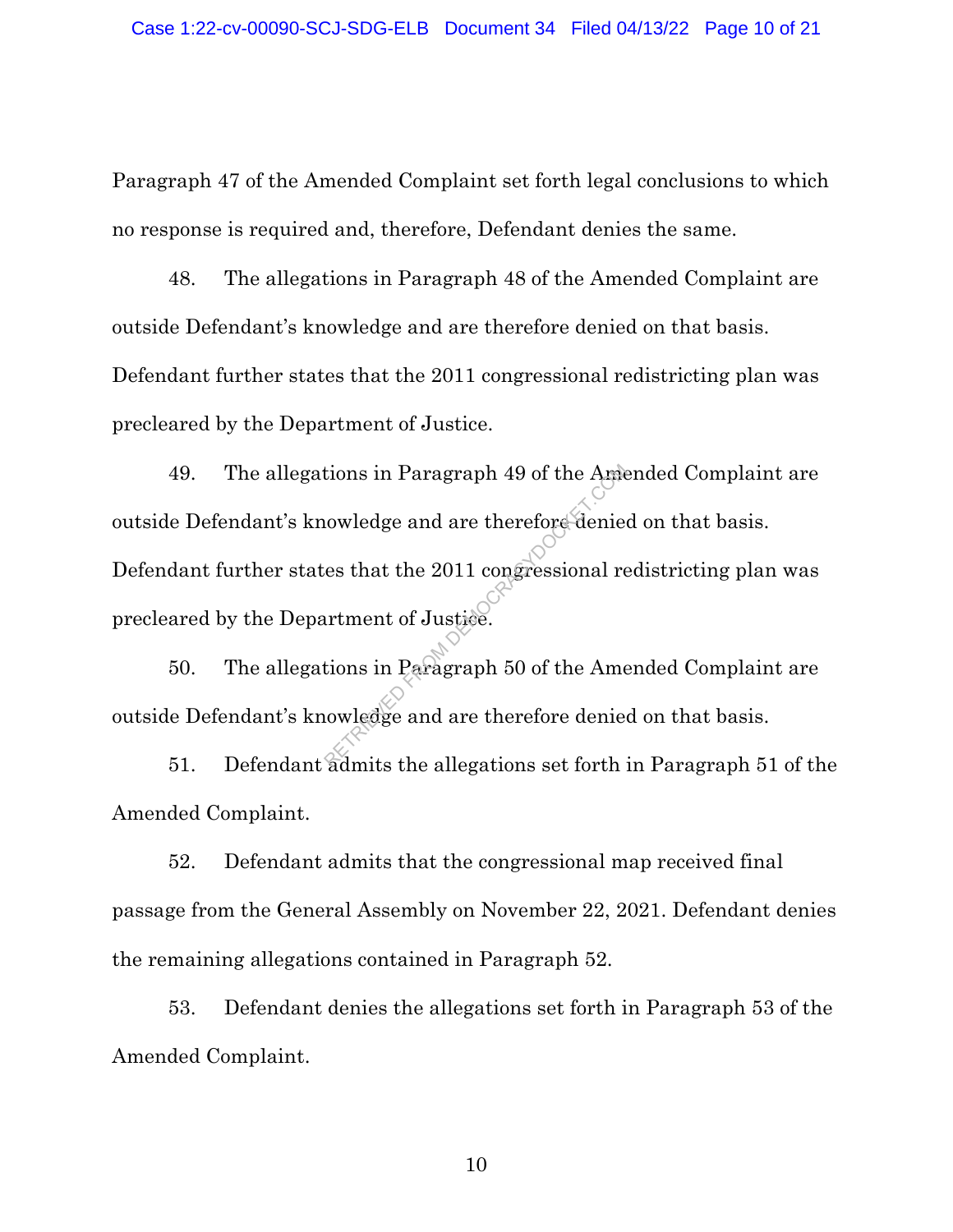54. The allegations in Paragraph 54 of the Amended Complaint are outside Defendant's knowledge and are therefore denied on that basis. Defendant further states that the Census data speaks for itself.

55. Defendant admits that Stacey Abrams lost the 2018 race for Governor and that Senators Warnock and Ossoff won the 2021 runoff elections for U.S. Senate. The remaining allegations set forth in Paragraph 55 of the Amended Complaint are outside Defendant's knowledge and are therefore denied on that basis.

56. The allegations in Paragraph 56 of the Amended Complaint are outside Defendant's knowledge and are therefore denied on that basis.

57. Defendant admits the allegations set forth in Paragraph 57 of the Amended Complaint. mplaint are outside Defendant's<br>at basis.<br>tions in Paragraph 56 of the Ame<br>nowledge and are therefore denies<br>admits the allegations set forth :

58. Defendant admits that the joint House and Senate redistricting committees held a series of town hall meetings to solicit public comment about the redistricting process. The remaining allegations in Paragraph 58 of the Amended Complaint are outside Defendant's knowledge and are therefore denied on that basis.

59. Defendant admits that some of the joint House and Senate redistricting committee meetings to receive public comment were held prior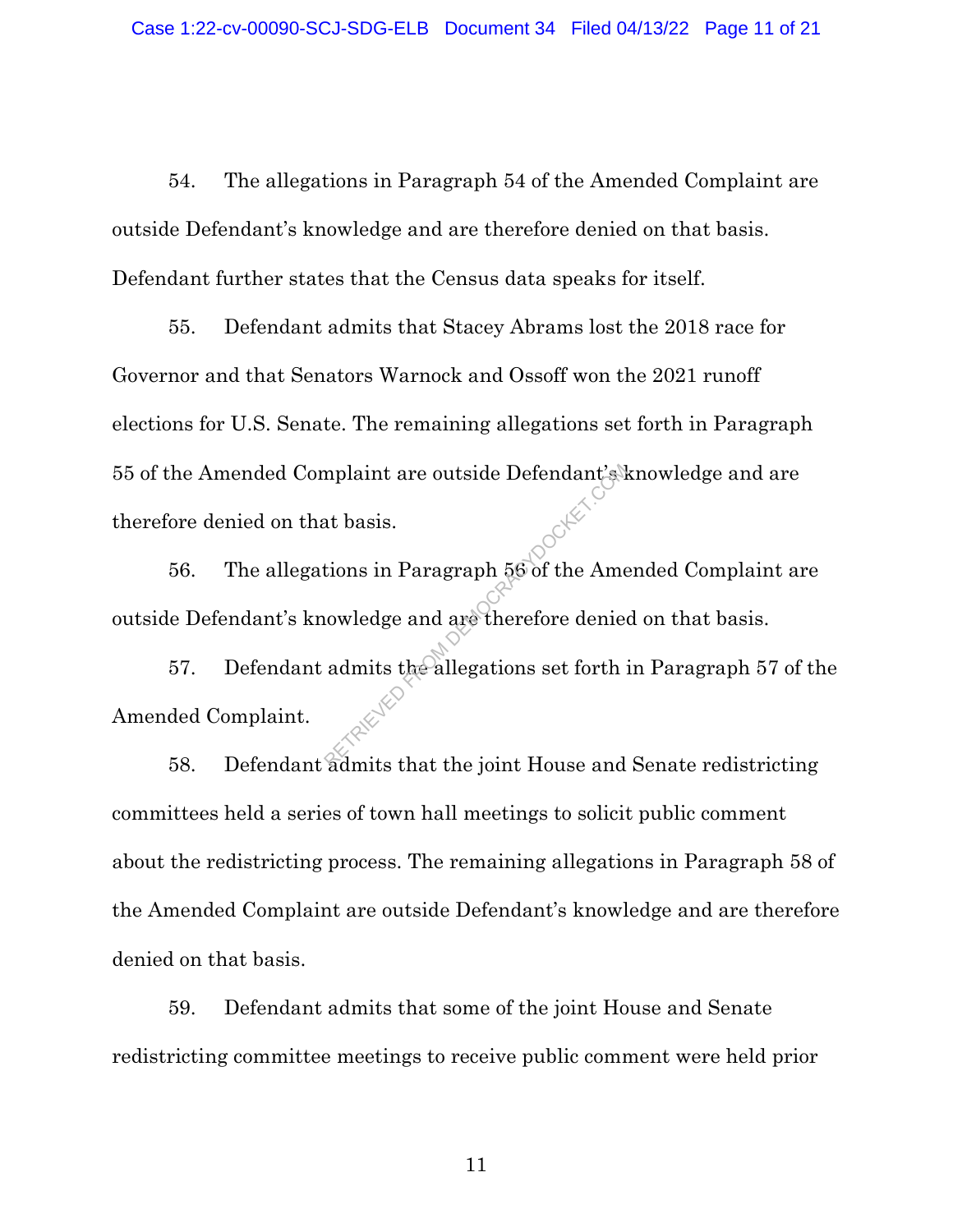to the release of the Census data. Defendant denies the remaining allegations set forth in Paragraph 59 of the Amended Complaint.

60. The allegations in Paragraph 60 of the Amended Complaint are outside Defendant's knowledge and are therefore denied on that basis.

61. The allegations in Paragraph 61 of the Amended Complaint are outside Defendant's knowledge and are therefore denied on that basis.

62. The allegations in Paragraph 62 of the Amended Complaint are outside Defendant's knowledge and are therefore denied on that basis. From Baragraph 62 of the Amendeu<br>Representative and are therefore denies<br>admits the allegations set forth<br>tions in Paragraph 64 of the Amendeus<br>Rions in Paragraph 65 of the Amendeus

63. Defendant admits the allegations set forth in Paragraph 63 of the Amended Complaint.

64. The allegations in Paragraph 64 of the Amended Complaint are outside Defendant's knowledge and are therefore denied on that basis.

65. The allegations in Paragraph 65 of the Amended Complaint are outside Defendant's knowledge and are therefore denied on that basis.

66. The allegations in Paragraph 66 of the Amended Complaint are outside Defendant's knowledge and are therefore denied on that basis.

67. The allegations in Paragraph 67 of the Amended Complaint are outside Defendant's knowledge and are therefore denied on that basis.

68. The allegations in Paragraph 68 of the Amended Complaint are outside Defendant's knowledge and are therefore denied on that basis.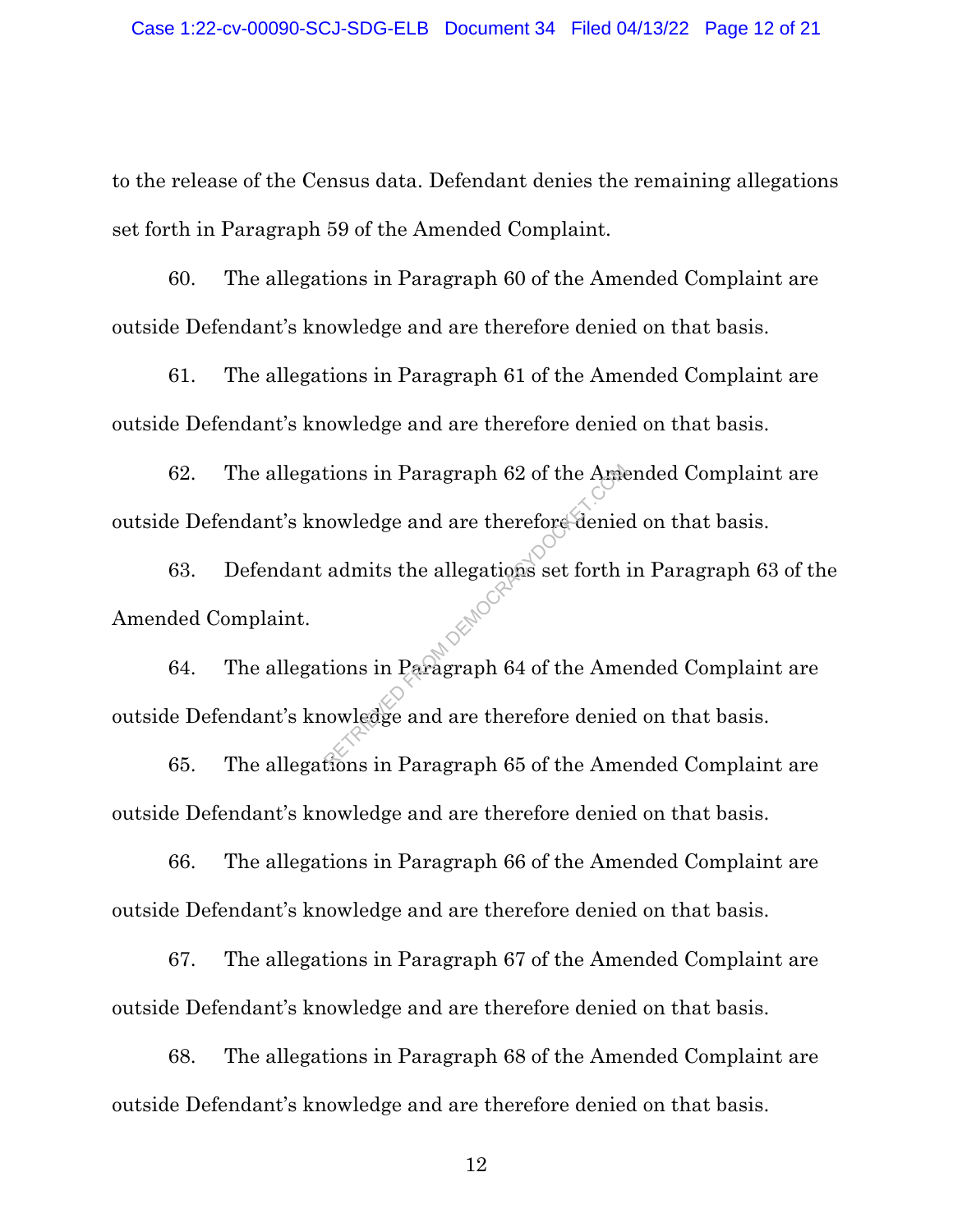69. The allegations in Paragraph 69 of the Amended Complaint are outside Defendant's knowledge and are therefore denied on that basis.

70. The allegations in Paragraph 70 of the Amended Complaint are outside Defendant's knowledge and are therefore denied on that basis.

71. The allegations in Paragraph 71 of the Amended Complaint are outside Defendant's knowledge and are therefore denied on that basis.

72. The allegations in Paragraph 72 of the Amended Complaint are outside Defendant's knowledge and are therefore denied on that basis. tions in Paragraph 72 of the Ame<br>
uowledge and are therefore denies<br>
uowledge and are therefore denies<br>
tions in Paragraph 74 of the Ame<br>
uowledge and are therefore denies<br>
fions in Paragraph 75 of the Ame

73. The allegations in Paragraph 73 of the Amended Complaint are outside Defendant's knowledge and are therefore denied on that basis.

74. The allegations in Paragraph 74 of the Amended Complaint are outside Defendant's knowledge and are therefore denied on that basis.

75. The allegations in Paragraph 75 of the Amended Complaint are outside Defendant's knowledge and are therefore denied on that basis.

76. Defendant admits that the Senate Reapportionment and Redistricting Committee passed SB 2EX out of committee on November 18, 2021 and that the entire Senate passed SB 2EX on November 19, 2021. Defendant denies the remaining allegations set forth in Paragraph 76 of the Amended Complaint.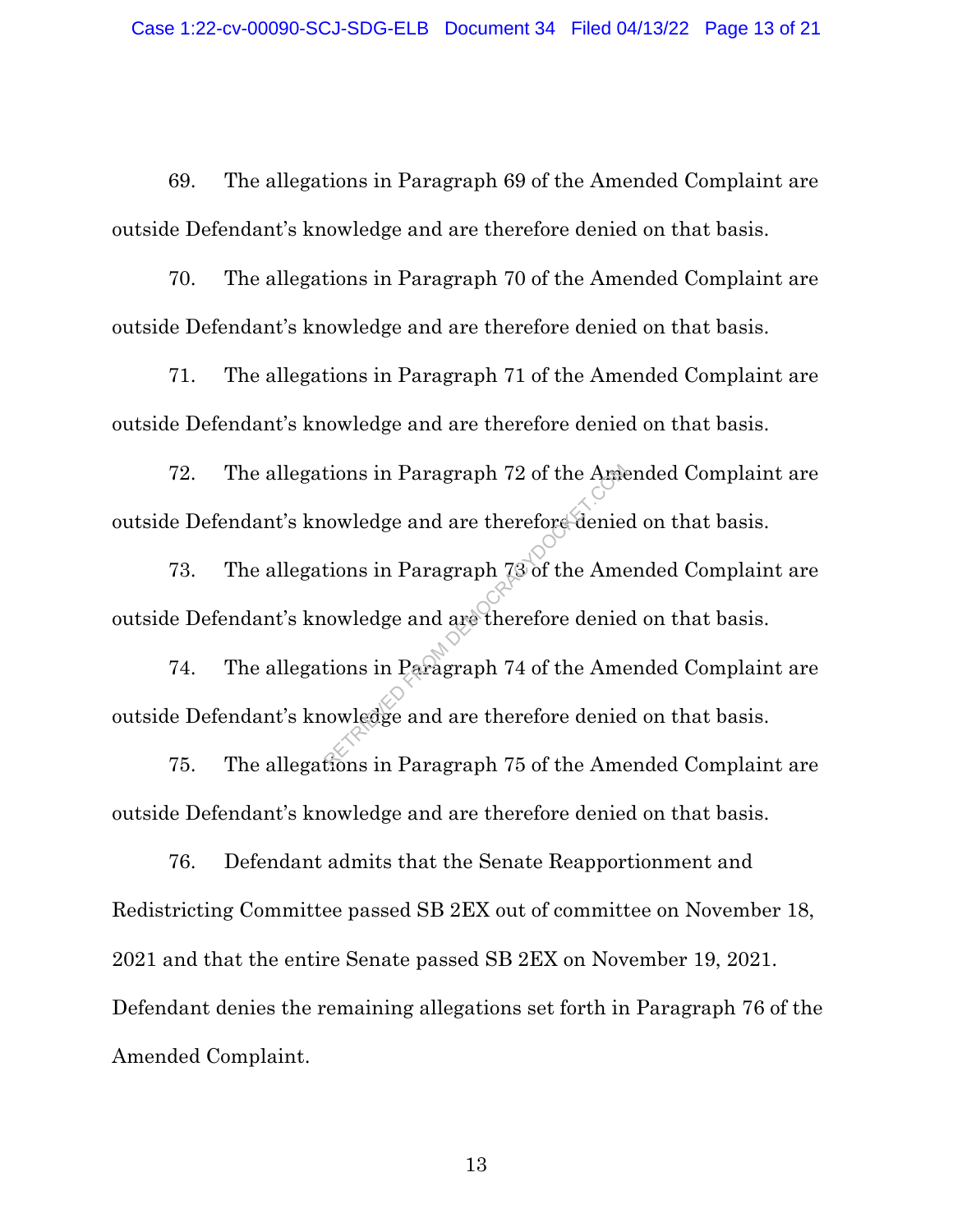77. Defendant admits that the House Legislative and Congressional Reapportionment Committee passed SB 2EX out of committee on November 20, 2021 and that the entire House passed SB 2EX on November 22, 2021. The remaining allegations in Paragraph 77 of the Amended Complaint are outside Defendant's knowledge and are therefore denied on that basis.

78. Defendant admits the allegations set forth in Paragraph 78 of the Amended Complaint.

79. The allegations in Paragraph 79 of the Amended Complaint are outside Defendant's knowledge and are therefore denied on that basis.

80. Paragraph 80 of the Amended Complaint sets forth legal conclusions to which no response is required and, therefore, Defendant denies the same. The remaining allegations in this Paragraph are denied. From Baragraph 79 of the Amended Complaint<br>
80 of the Amended Complaint se<br>
80 or esponse is required and, there<br>
81 of the Amended Complaint se

81. Paragraph 81 of the Amended Complaint sets forth legal conclusions to which no response is required and, therefore, Defendant denies the same. The remaining allegations in this Paragraph are denied. Defendant further states that the committee guidelines speak for themselves.

82. Defendant denies the allegations set forth in Paragraph 82 of the Amended Complaint.

83. Defendant denies the allegations set forth in Paragraph 83 of the Amended Complaint.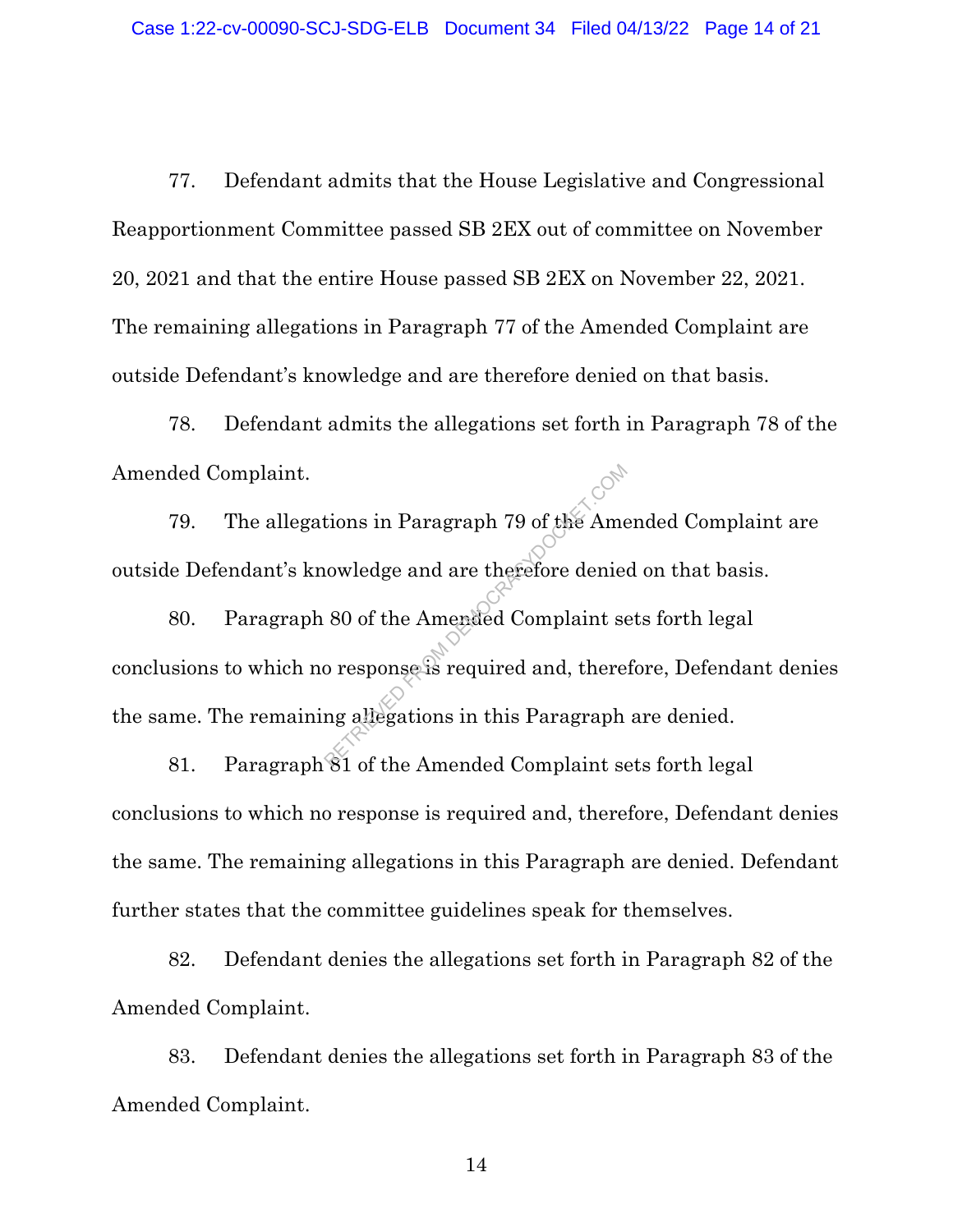84. Defendant admits that a Democratic candidate for Congress, Congresswoman Lucy McBath, was elected in 2018 and 2020. The remaining allegations in Paragraph 84 of the Amended Complaint are outside Defendant's knowledge and are therefore denied on that basis.

85. Defendant denies the allegations set forth in Paragraph 85 of the Amended Complaint.

86. Defendant denies the allegations set forth in Paragraph 86 of the Amended Complaint. denies the allegations set forther<br>tions in Paragraph 8 $\sigma$  of the Amenowledge and are therefore denies<br>tions in Paragraph 88 of the Amenowledge and are therefore denies

87. The allegations in Paragraph 87 of the Amended Complaint are outside Defendant's knowledge and are therefore denied on that basis.

88. The allegations in Paragraph 88 of the Amended Complaint are outside Defendant's knowledge and are therefore denied on that basis.

89. The allegations in Paragraph 89 of the Amended Complaint are outside Defendant's knowledge and are therefore denied on that basis.

90. The allegations in Paragraph 90 of the Amended Complaint are outside Defendant's knowledge and are therefore denied on that basis.

91. The allegations in Paragraph 91 of the Amended Complaint are outside Defendant's knowledge and are therefore denied on that basis.

92. The allegations in Paragraph 92 of the Amended Complaint are outside Defendant's knowledge and are therefore denied on that basis.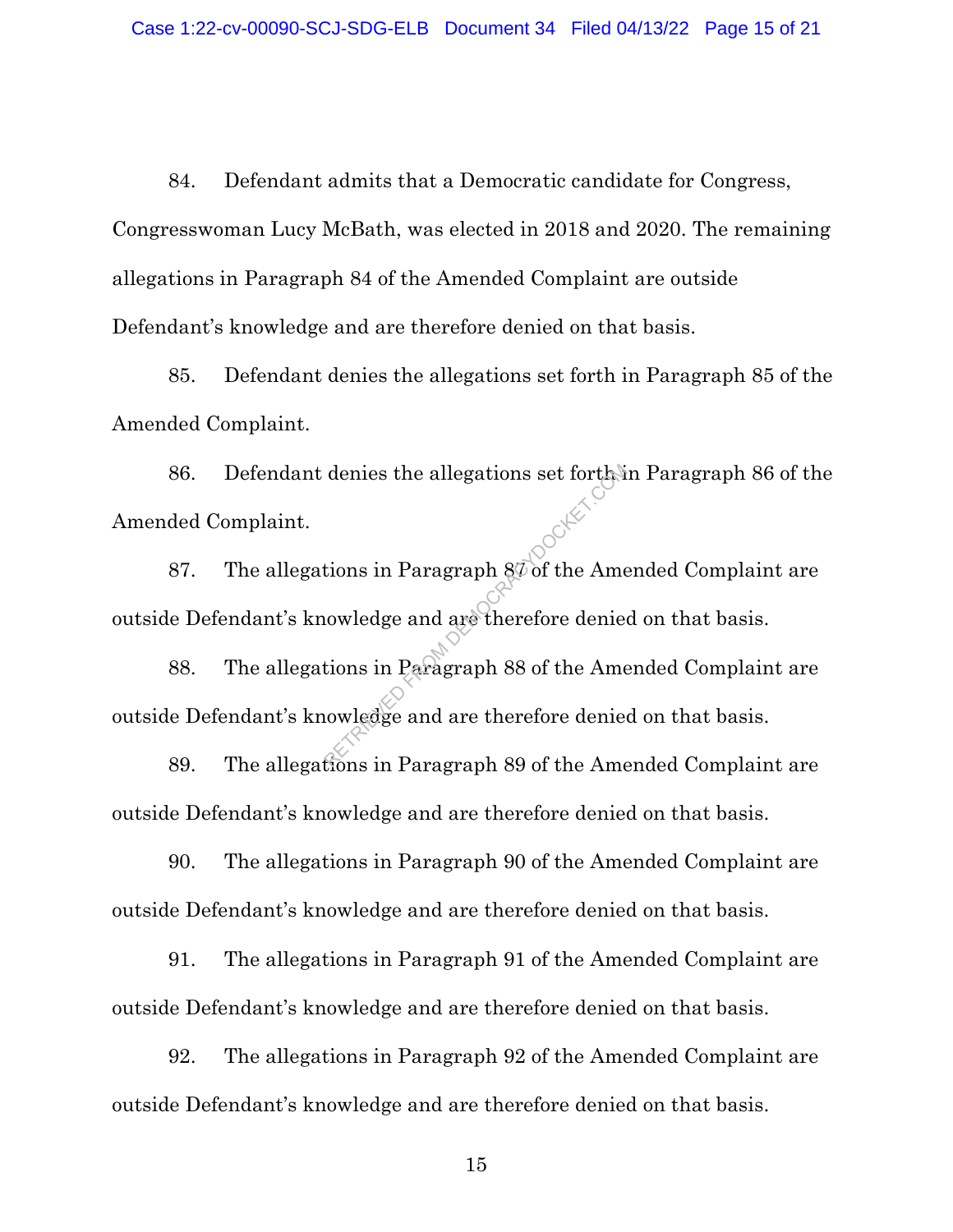93. The allegations in Paragraph 93 of the Amended Complaint are outside Defendant's knowledge and are therefore denied on that basis.

94. Defendant denies the allegations set forth in Paragraph 94 of the Amended Complaint.

95. Defendant admits that Congresswoman McBath has qualified to run for District 7. The remaining allegations in Paragraph 95 of the Amended Complaint are outside Defendant's knowledge and are therefore denied on that basis. Defendant's knowledge and are the Americans in Paragraph 96 of the American<br>iowledge and are therefore denies<br>denies the allegations set forth is

96. The allegations in Paragraph 96 of the Amended Complaint are outside Defendant's knowledge and are therefore denied on that basis.

97. Defendant denies the allegations set forth in Paragraph 97 of the Amended Complaint.

98. Defendant denies the allegations set forth in Paragraph 98 of the Amended Complaint.

99. Defendant admits that a Democratic candidate for Congress, Congressman David Scott, was elected in 2018 and 2020. The remaining allegations in Paragraph 99 of the Amended Complaint are outside Defendant's knowledge and are therefore denied on that basis.

100. Defendant admits that the any-part Black voting age population of Congressional District 13 is 66.7% and that the non-Hispanic white voting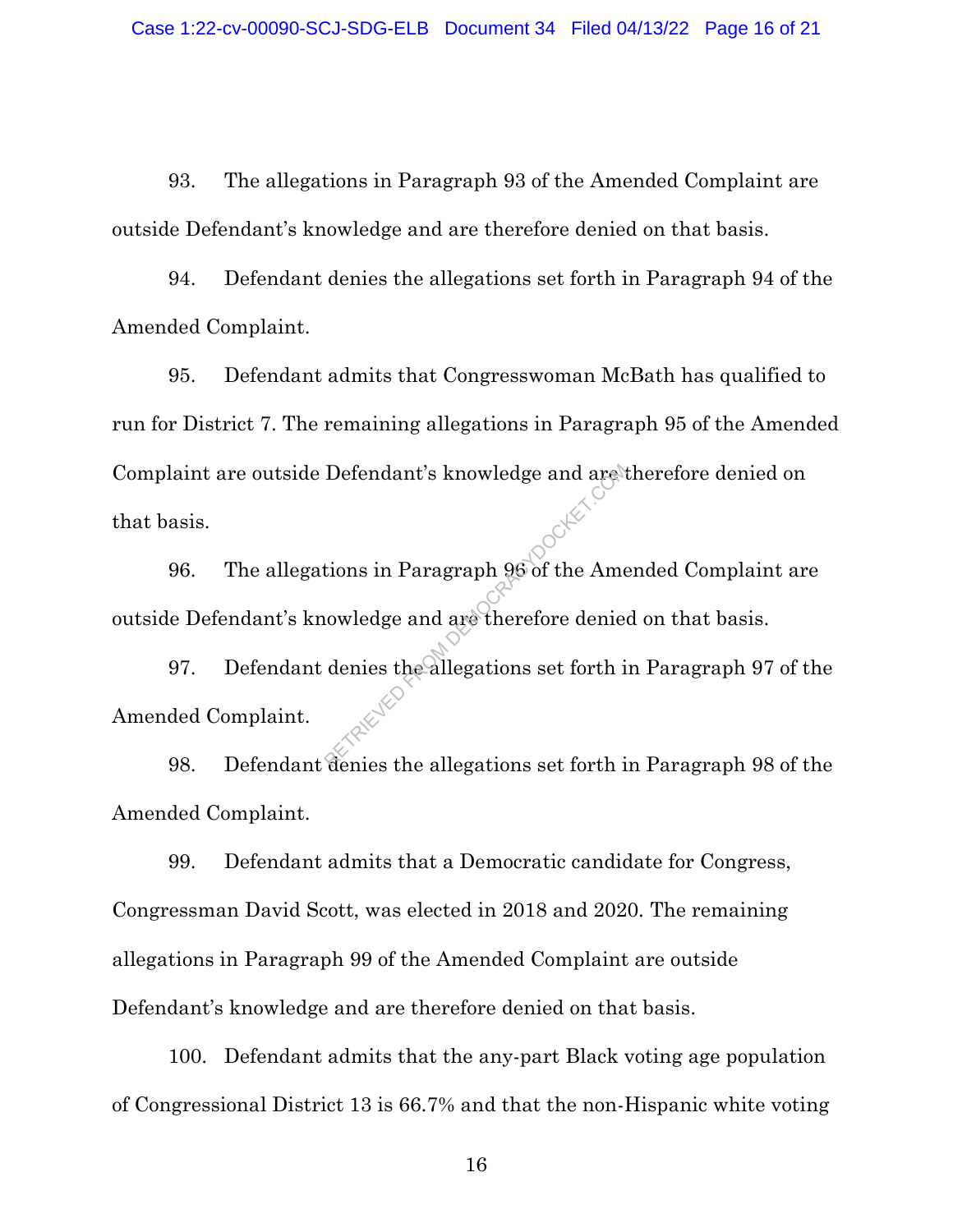age population is 18.8%. Defendant denies the remaining allegations set forth in Paragraph 100 of the Amended Complaint.

101. The allegations in Paragraph 101 of the Amended Complaint are outside Defendant's knowledge and are therefore denied on that basis.

102. The allegations in Paragraph 102 of the Amended Complaint are outside Defendant's knowledge and are therefore denied on that basis.

103. The allegations in Paragraph 103 of the Amended Complaint are outside Defendant's knowledge and are therefore denied on that basis. tions in Paragraph 103 of the Am<br>
nowledge and are therefore denies<br>
nowledge and are therefore denies<br>
tions in Paragraph 105 of the Am<br>
nowledge and are therefore denies<br>
fions in Paragraph 106 of the Am

104. The allegations in Paragraph 104 of the Amended Complaint are outside Defendant's knowledge and are therefore denied on that basis.

105. The allegations in Paragraph 105 of the Amended Complaint are outside Defendant's knowledge and are therefore denied on that basis.

106. The allegations in Paragraph 106 of the Amended Complaint are outside Defendant's knowledge and are therefore denied on that basis.

107. The allegations in Paragraph 107 of the Amended Complaint are outside Defendant's knowledge and are therefore denied on that basis.

108. Defendant denies the allegations set forth in Paragraph 108 of the Amended Complaint.

109. Defendant denies the allegations set forth in Paragraph 109 of the Amended Complaint.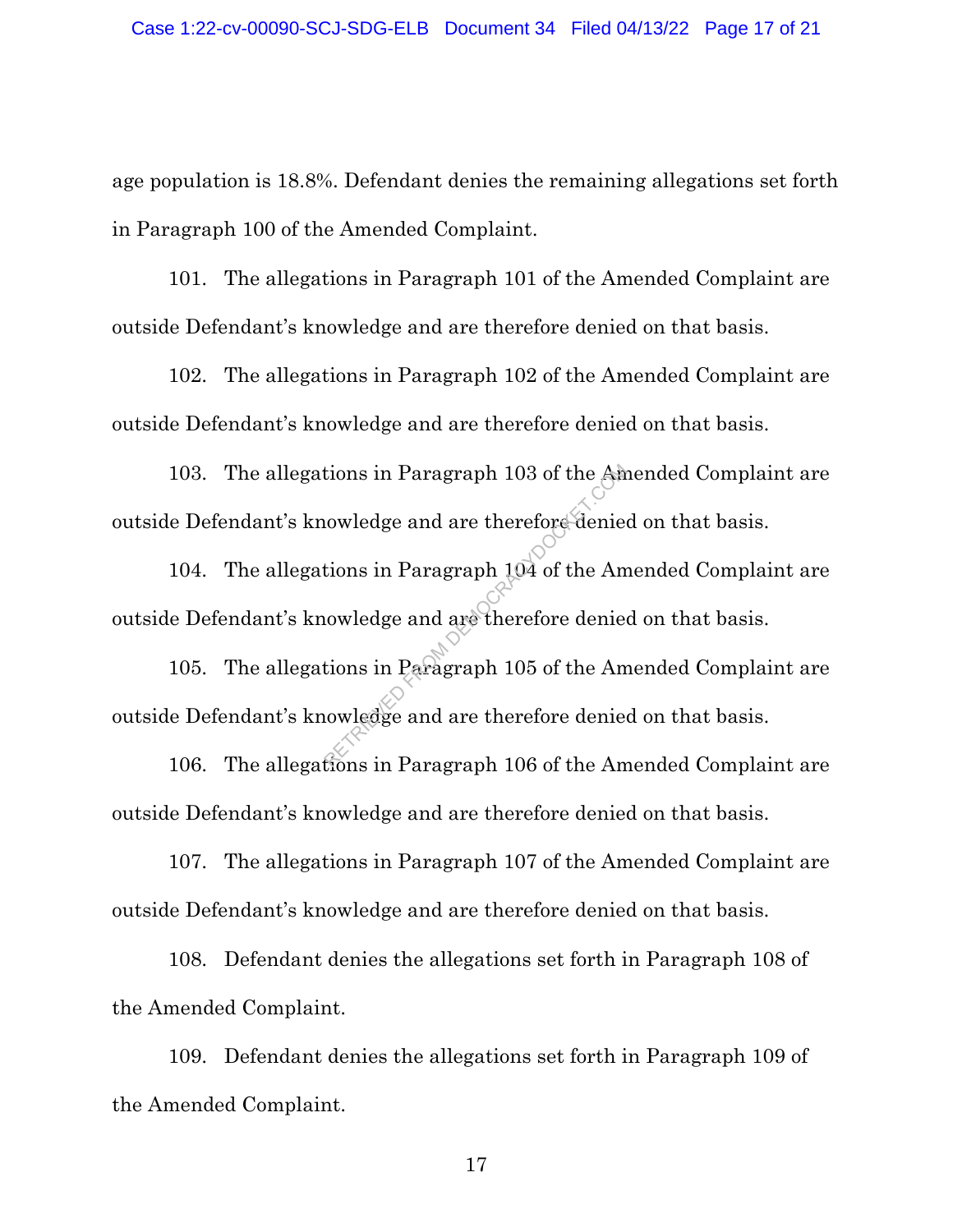110. The allegations in Paragraph 110 of the Amended Complaint are outside Defendant's knowledge and are therefore denied on that basis.

111. The allegations in Paragraph 111 of the Amended Complaint are outside Defendant's knowledge and are therefore denied on that basis.

112. The allegations in Paragraph 112 of the Amended Complaint are outside Defendant's knowledge and are therefore denied on that basis.

113. The allegations in Paragraph 113 of the Amended Complaint are outside Defendant's knowledge and are therefore denied on that basis. tions in Paragraph 113 of the Am<br>
nowledge and are therefore denies<br>
nowledge and are therefore denies<br>
tions in Paragraph 115 of the Am<br>
nowledge and are therefore denies<br>
admits that a Republican candid

114. The allegations in Paragraph 114 of the Amended Complaint are outside Defendant's knowledge and are therefore denied on that basis.

115. The allegations in Paragraph 115 of the Amended Complaint are outside Defendant's knowledge and are therefore denied on that basis.

116. Defendant admits that a Republican candidate for Congress, Congresswoman Marjorie Taylor Greene, was elected in 2020. The remaining allegations in Paragraph 116 of the Amended Complaint are outside Defendant's knowledge and are therefore denied on that basis.

117. The allegations in Paragraph 117 of the Amended Complaint are outside Defendant's knowledge and are therefore denied on that basis.

118. Defendant denies the allegations set forth in Paragraph 118 of the Amended Complaint.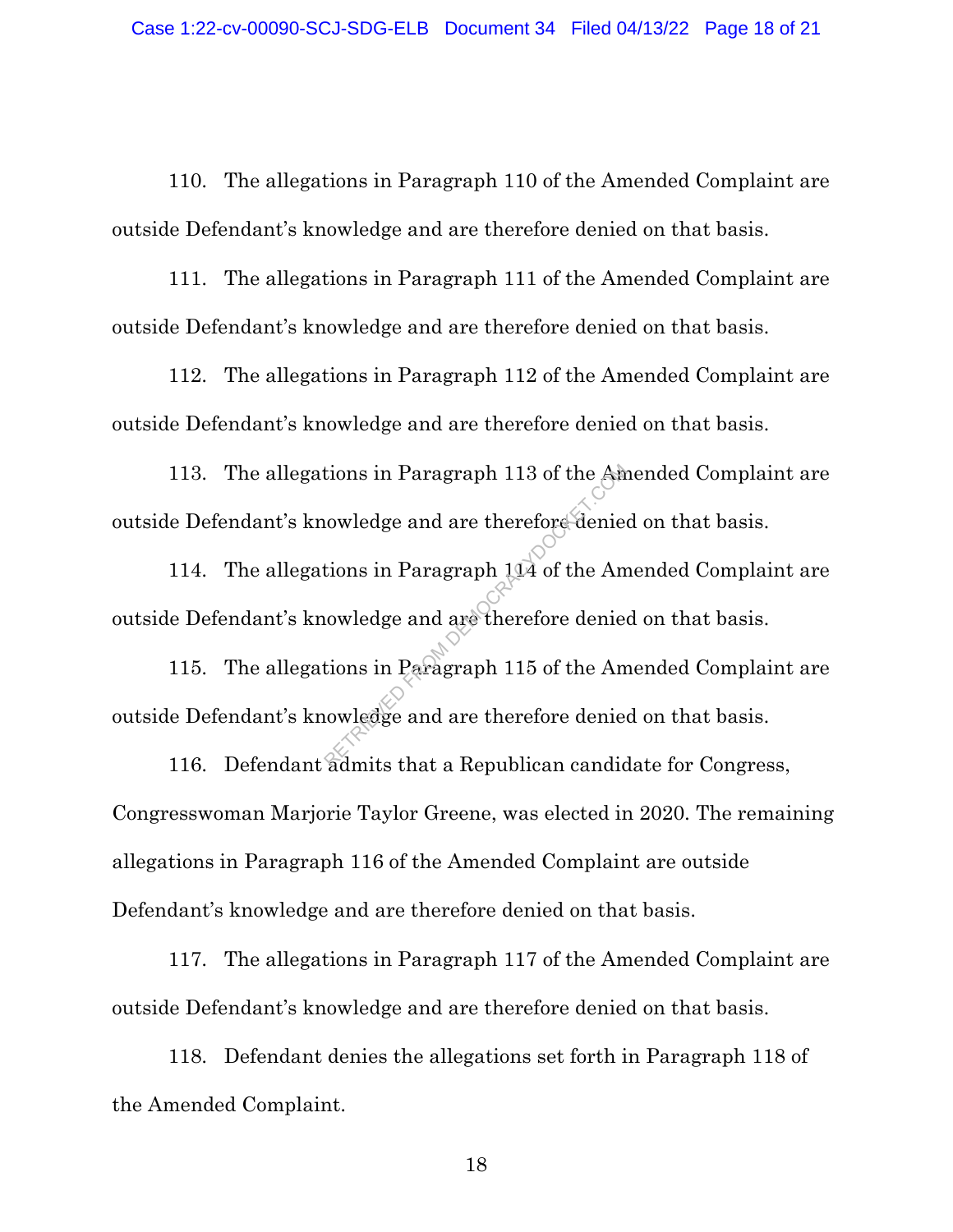119. The responses in the preceding paragraphs are alleged as if fully set forth herein.

120. Paragraph 120 of the Amended Complaint sets forth legal conclusions to which no response is required and, therefore, Defendant denies the same.

121. Defendant denies the allegations set forth in Paragraph 121 of the Amended Complaint.

122. Defendant denies the allegations set forth in Paragraph 122 of the Amended Complaint. The denies the allegations set forth in the democration of the democration of the democration of the democration of the company of the process of the company of the company of the company of the company of the company of t

123. Defendant denies the allegations set forth in Paragraph 123 of the Amended Complaint.

# **Prayer for Relief**

Defendant denies that Plaintiffs are entitled to any relief they seek. Defendant further denies every allegation not specifically admitted in this Answer.

Respectfully submitted this 13th day of April, 2022.

Christopher M. Carr Attorney General Georgia Bar No. 112505 Bryan K. Webb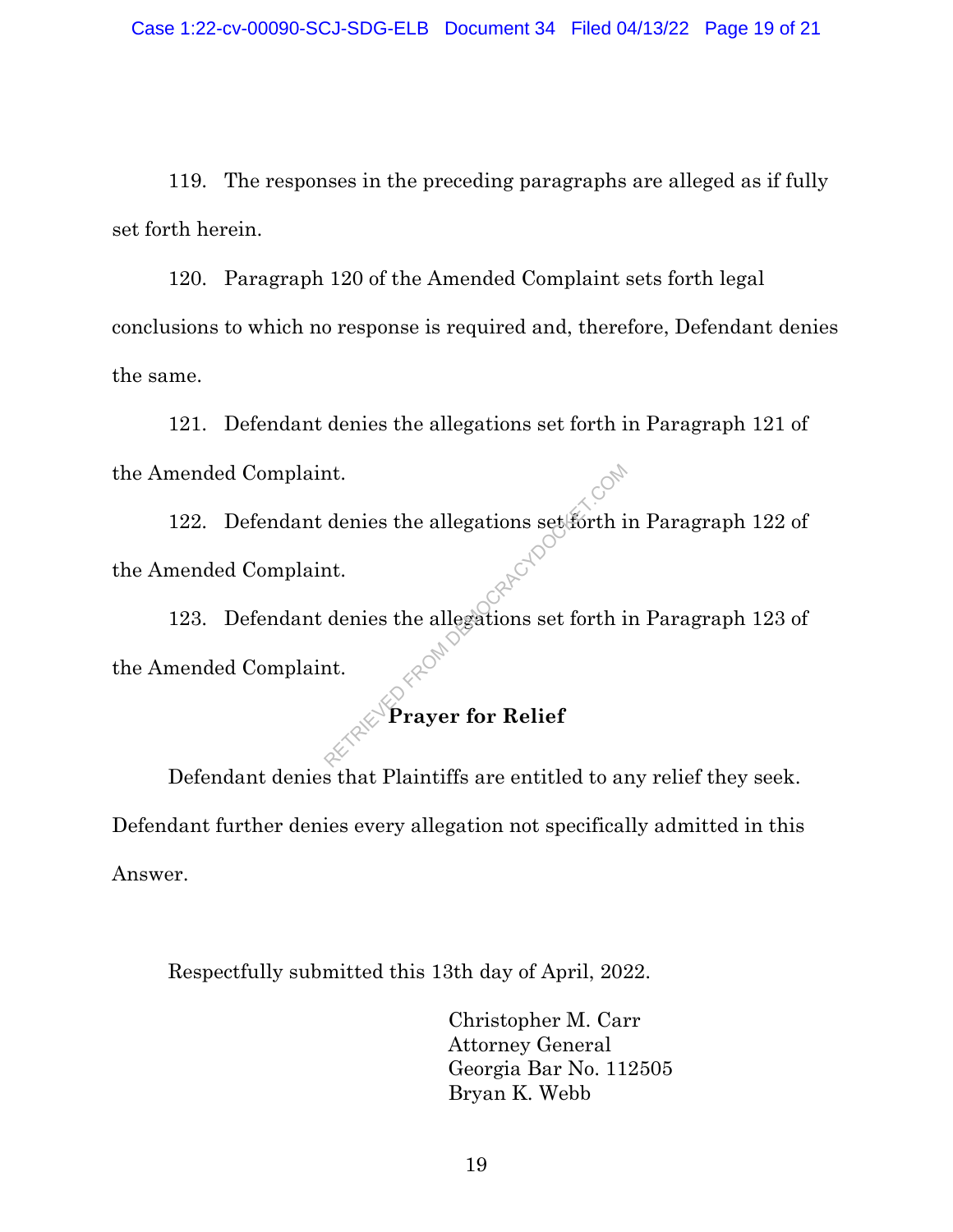Deputy Attorney General Georgia Bar No. 743580 Russell D. Willard Senior Assistant Attorney General Georgia Bar No. 760280 Charlene McGowan Assistant Attorney General Georgia Bar No. 697316 **State Law Department** 40 Capitol Square, S.W. Atlanta, Georgia 30334

## */s/ Bryan P. Tyson*

Bryan P. Tyson Special Assistant Attorney General Georgia Bar No. 515411 btyson@taylorenglish.com Frank B. Strickland Georgia Bar No. 678600 fstrickland@taylorenglish.com Bryan F. Jacoutot Georgia Bar No. 668272 bjacoutot@taylorenglish.com Loree Anne Paradise Georgia Bar No. 382202 lparadise@taylorenglish.com **Taylor English Duma LLP** 1600 Parkwood Circle Suite 200 Atlanta, Georgia 30339 (678) 336-7249  $\frac{f \cancel{s}/Bryan \cancel{P}.\ \text{Tyson}}{\text{Bryan P. Tyson}}$ <br>
Special Assistant A<br>
Georgia Bar No. 51<br>
btyson@taylorengli<br>
Frank B. Strickland<br>
Georgia Bar No. 67<br>
fstrickland@taylore<br>
Bryan F. Jacoutot<br>
Georgia Bar No. 66<br>
bjacoutot@tayloren<br>
L

> *Counsel for Defendant Secretary of State Brad Raffensperger*